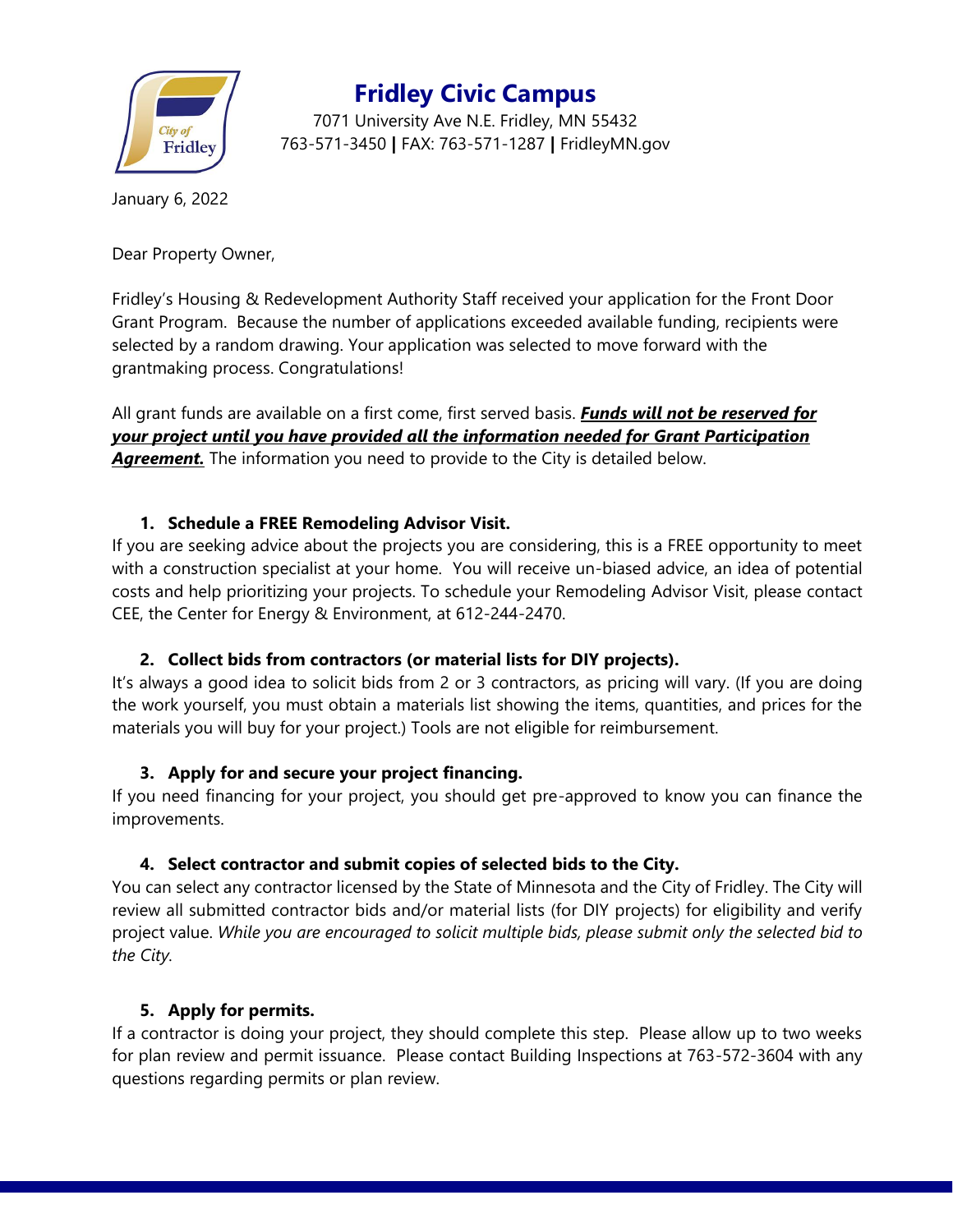**ALL permits for your project (building, plumbing, electrical & mechanical) must be issued before proceeding to Step 6.**



#### **6. Sign Grant Participation Agreement with the City**

Once bids have been submitted and ALL permits issued, you must contact City Staff. Staff will send you a copy of the Grant Participation Agreement. You may sign the agreement electronically and email it to staff, or print, sign, and return the document to City Hall. **Once the Grant Participation Agreement has been signed, funds will be reserved for your project. Your maximum grant amount will be determined at this time and cannot be increased.** *On Monday, April 25, 2022, funds not committed via Participation Agreement will be made available to other housing program applicants.*

#### **7. Submit Taxpayer information on Form W9**

These grant funds are considered income. The Fridley HRA must report the grant payment to the Internal Revenue Service. As part of the grantmaking process, you will need to submit a Form W9 including your Taxpayer Identification Number to the HRA, and the HRA will issue a Form 1099-G to the grant recipient(s) by January 31 of the following year.

Grant recipients are responsible for including information concerning these funds on their personal income tax statement. If you have questions about how this will affect your personal taxes or your income-based or disability benefits, please seek advice from a tax expert.

Grant funds will not be released until after the project is completed. Staff members will visit your property for a final program inspection and to photograph the improvements. All projects must be completed within 180 days from the date of the signed participation agreement.